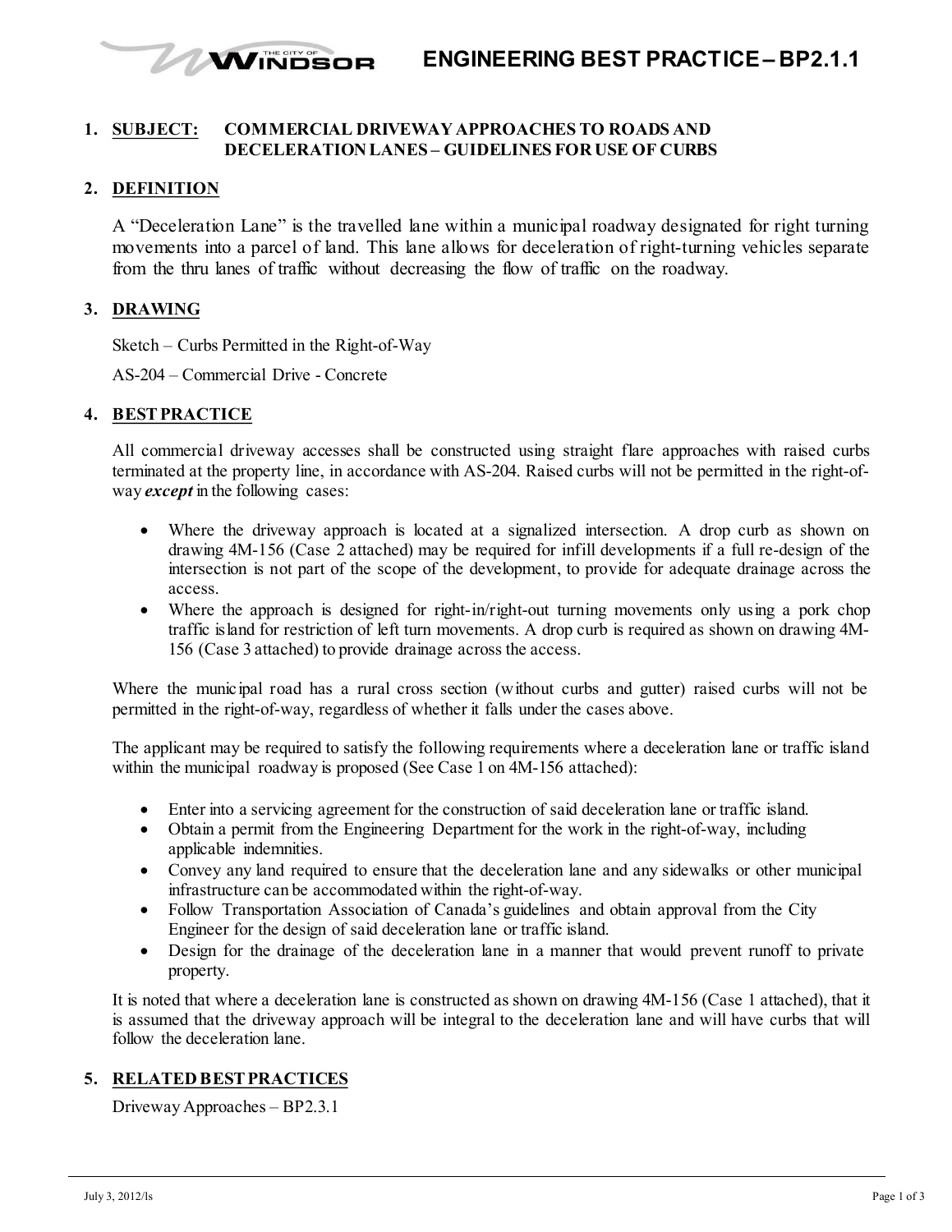

**ENGINEERING BEST PRACTICE– BP2.1.1**

# **6. RELATED CITY SPECIFICATIONS**

S-5: Concrete Curbs and Combined Curbs and Gutters

S-6: Concrete Sidewalk and Driveway Approaches

*Mario Sonego* July 3, 2012<br>City Engineer or Designate Date

City Engineer or Designate

Attachment – 4M-156